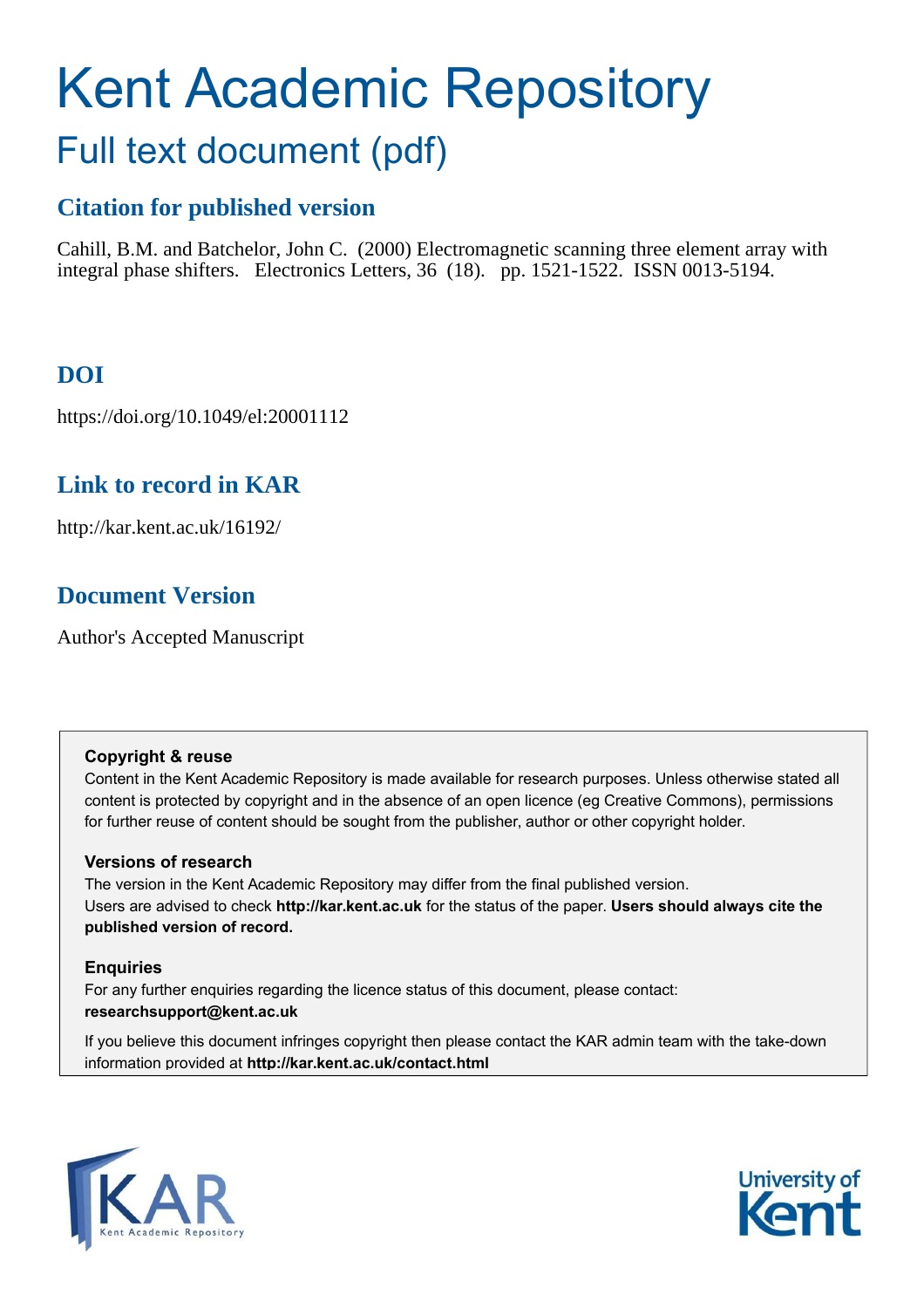## **Electromagnetic Scanning 3 Element Array with Integral Phase Shifters**

B.M. Cahill and J.C. Batchelor

**This paper is a postprint of a paper submitted to and accepted for publication in IET Microwaves, Antennas and Propagation and is subject to Institution of Engineering and Technology Copyright. The copy of record is available at IET Digital Library**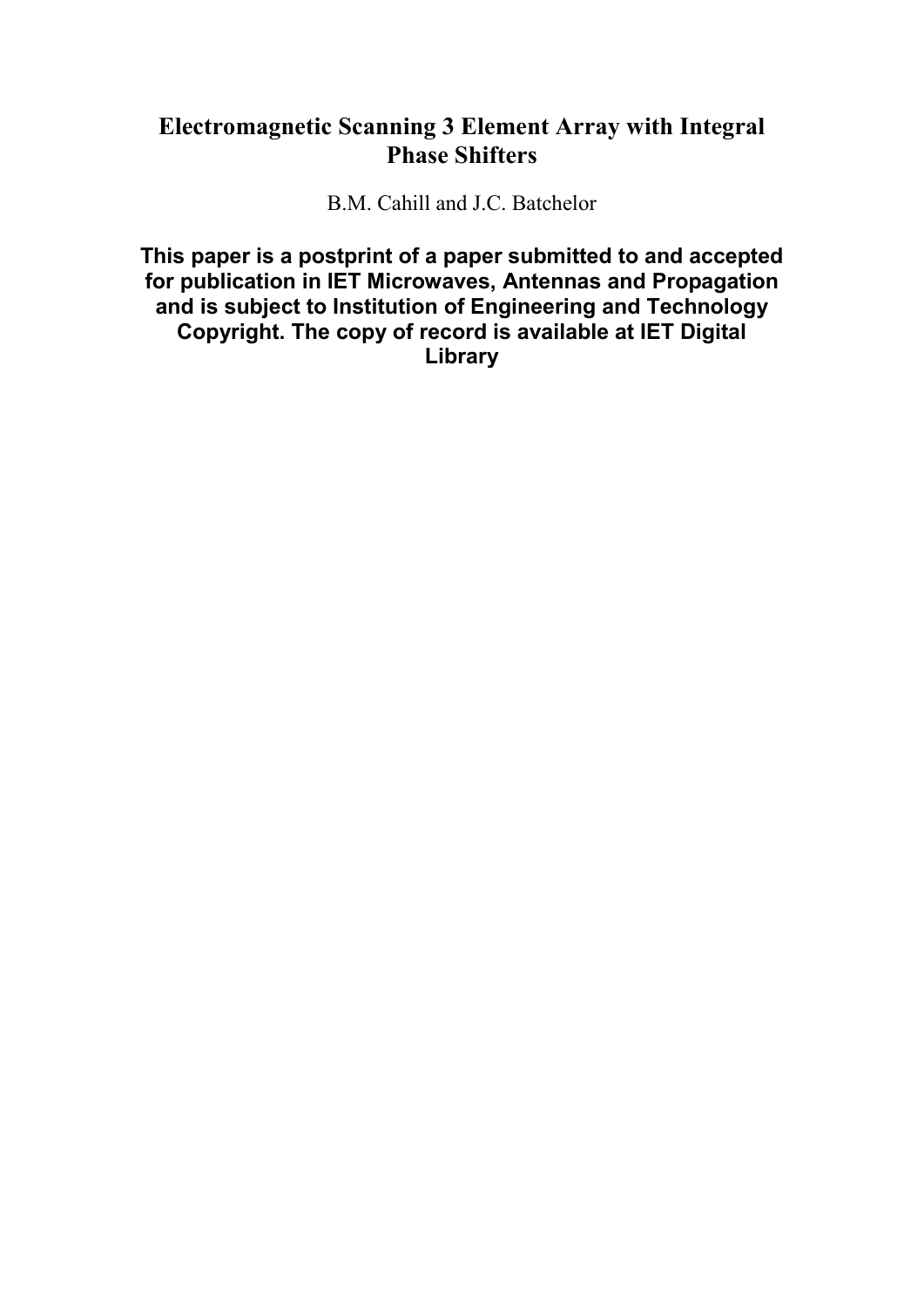## **Electromagnetic Scanning 3 Element Array with Integral Phase Shifters**

B.M. Cahill and J.C. Batchelor

*Indexing terms:* Antenna Arrays, Ferrites, Microstrip

*Abstract:* A structure is presented for a three element beam scanning array where integrated phase shifters are fabricated on ferrite plugs inserted into a microstrip feed network. A combination of permanent magnets and electromagnets are used to achieve beam steering of 30<sup>o</sup> with coil drive currents of 2A.

*Introduction:* The integration of ferrite substrates with microstrip technology offers potential for achieving electromagnetic switching of component properties by the application of an external low frequency biasing magnetic field, [1-3]. It is possible to produce low complexity phase shifting structures for vehicle cruise control radar and interference rejection in future mobile systems. However, a recurrent problem associated with ferrite components is the large current magnitudes necessary to achieve the conditions where the material permeability is described by a tensor. This letter presents a development of work [2,3] where the principle of using small bias variations near the magnetic resonant regions was demonstrated. Two complimentary phase shifters have been implemented and the small bias field shifts are provided by an electromagnet.

*Experimentation:* When a microstrip line is printed on a ferrite substrate, the variation in phase length with normally applied static magnetic bias is described in [3]. As the bias field is increased, a change of more than  $50^{\circ}$ is observed in the phase of  $S_{12}$  before the line insertion loss increases by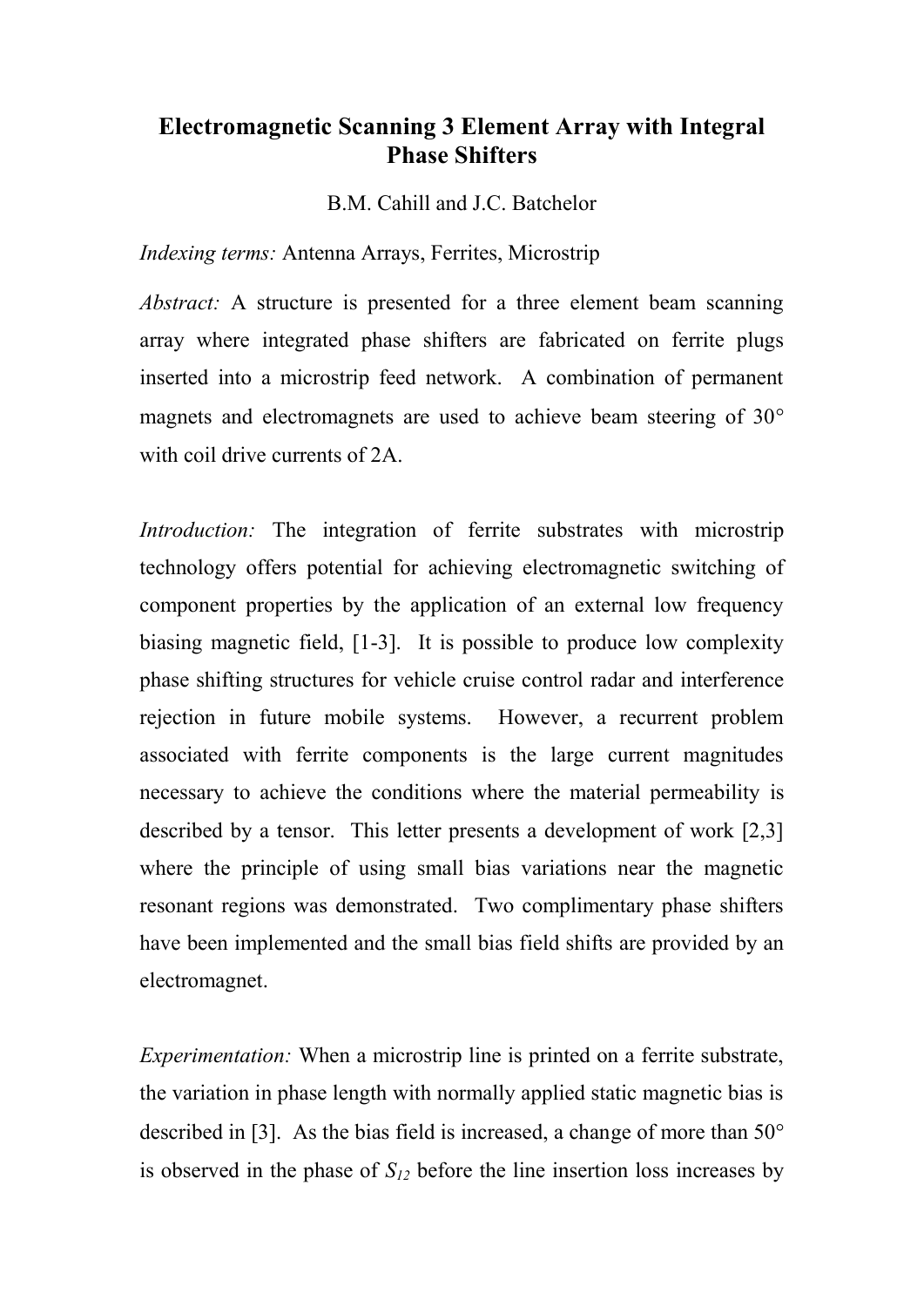3dB. Significant phase changes can be accomplished for bias changes of several hundred Oersted. When the ferrite is biased just below one of its magnetic resonance regions, very high rates of change in phase length are observed for alterations in applied bias of several tens of Oersted. This extreme sensitivity of phase shift to applied magnetic field has the advantage that significant beam steering can be achieved for small field changes, but suffers the disadvantage of reproducibility when more than one shifter is required in a design. To achieve a uniform phase gradient on a series fed array, each shifter structure must be as similar as possible, and the applied bias field must be identical on each shifter. However, profiling the excitation across the radiating elements is problematic due to progressive attenuation in the feed. Conversely, magnitude profiling is more straightforward for corporate feed arrays, but different phase shifts can be required at different points in the feed to obtain a uniform phase slope. The design presented in this letter comprises a 3 element antenna array with a corporate feed that utilises identical phase shifters offering positive and negative shifts around the central reference element, Fig.1. The phase shifters were printed on 1mm thick G350 YIG ferrite tiles with a saturation strength of 348Oe. The rest of the array structure was fabricated on dielectric with  $\varepsilon_r = 2.33$  and a thickness of 0.79mm. The identical phase shifters on the outer elements are biased at the same point below magnetic resonance using permanent magnets. This bias point is then varied using two coils wound with opposing senses around the biasing permanent magnets. The biasing structure is shown in Fig.2.

*Results:* Phase shifters were designed and fabricated. The measured return loss was better than 15dB and the insertion-loss was 2.5 dB. In this design, the insertion-loss of the outer elements helps to taper the magnitude profile and reduce sidelobe levels. The phase shifters were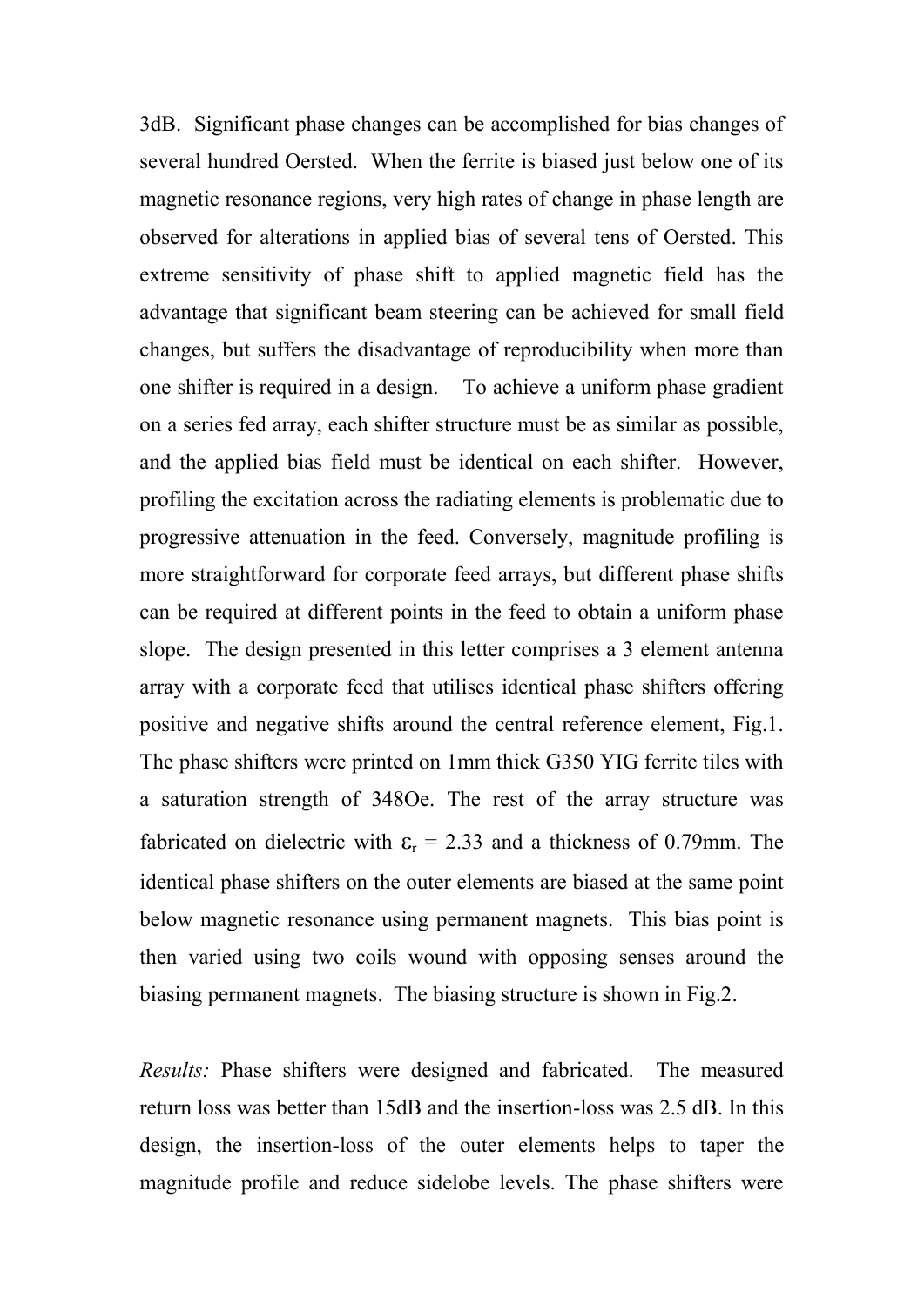biased at a reference level of 2.67KOe using permanent magnets. This static field placed the ferrite on the knee of the phase slope for the resonant absorption region, [2]. Ferrite permeability is not sensitive to bias field polarity, when the field is applied normally to the direction of propagating modes. Therefore the magnets were aligned with opposite polarity to improve the magnetic circuit as indicated in Fig.2. The radiation pattern for the reference static bias is shown by the solid line in Fig.3. When a 2.0A current was applied to the coils, the radiation pattern was observed to steer out to  $15^{\circ}$  from boresight, the dot-dash line in Fig.3. Reversing the sense of the current changed the squint direction, as shown by the broken line in Fig.3. Further increase in the current magnitude resulted in only a very small change in squint angle. A steering range of  $\pm 15^\circ$  would give sufficient sweep for a vehicle cruise control radar. The measured magnetic field change,  $\Delta H$ , and the coil drive currents required to steer the beam to  $\pm 15^{\circ}$  are indicated in table 1, where  $\Delta H$  is defined as the difference between the static bias field and the resultant total field. The differences noted in  $\Delta H$  for each coil are caused by the difficulties in fabricating identical windings and the sensitivity of the phase shifter to the applied field strength. The sidelobes always remain more than 12dB down on the main beam.

*Conclusion:* The successful steering of a 3 element array beam has been demonstrated. The beam was squinted over a total sweep of  $30^{\circ}$  without significant degradation being observed in the radiation pattern. Applied field changes of only 40 Oe were required to sweep the beam, which dissipated about 4W in the coils. The necessary power could be easily provided by a vehicle battery.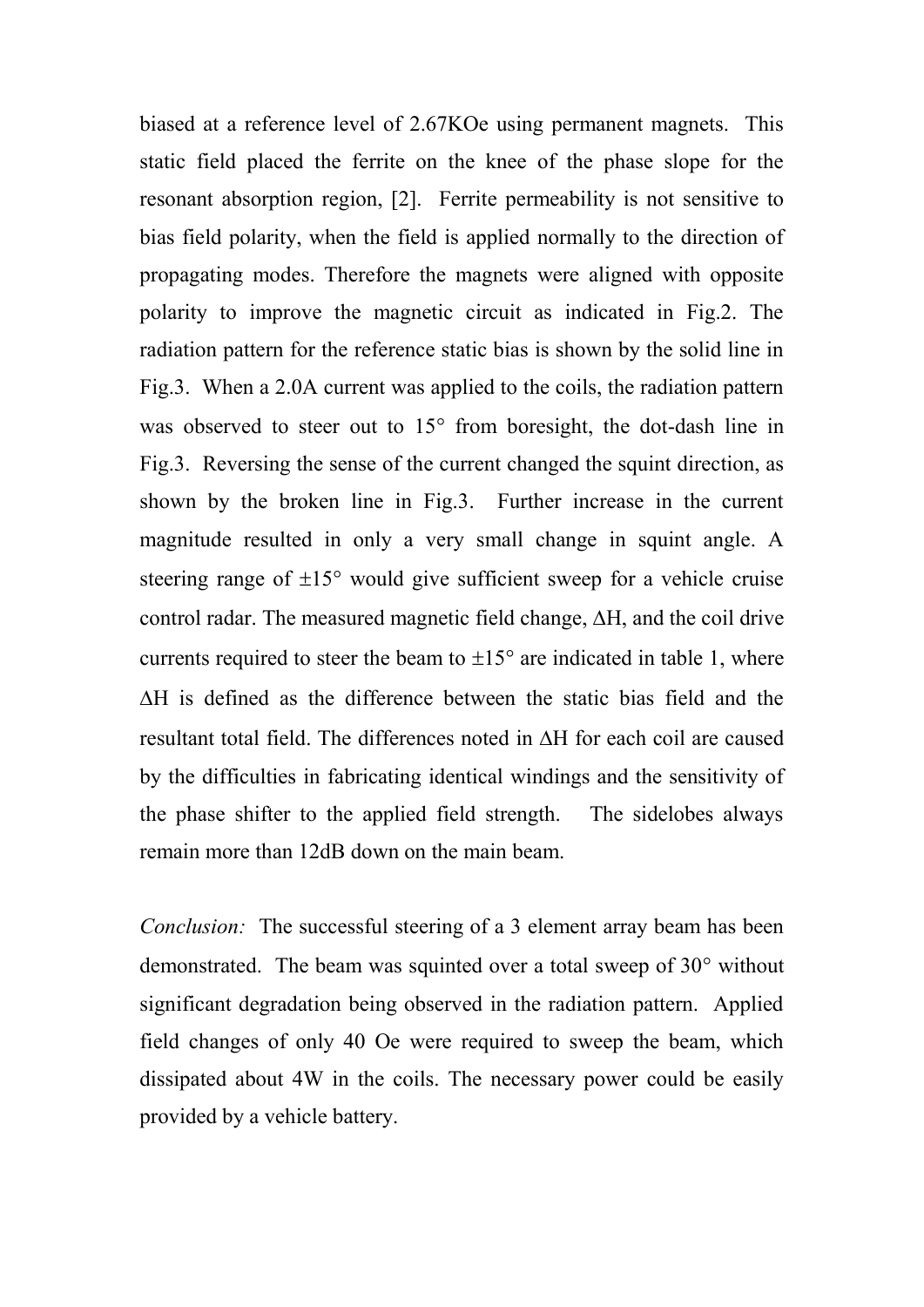*Acknowledgement:* B.M. Cahill is supported by the UK EPSRC.

### **References**

- 1 Dixit, L and Pourush, PKS, 'Radiation characteristics of switchable ferrite microstrip array antenna', IEE, Proc.-Microw. Antennas Propag. 2000, 147, (2), pp.151-155.
- 2 Batchelor, J.C. and Langley, R.J.: 'Beam scanning using microstrip line on biased ferrite', Electron. Letts., 1997, 33, (8), pp.645-646.
- 3 Batchelor, J.C., Economou, E. and Langley, R.J.: 'Scanned microstrip arrays using simple integrated ferrite phase shifters', IEE, Proc.-Microw. Antennas Propag. 2000, 147, (3), pp.237-241.

## **Authors' Affiliations:**

B.M. Cahill and J.C. Batchelor are in the Electronics Laboratory, The University of Kent, Canterbury, Kent, CT2 7NT.

## **Corresponding Author:**

[j.c.batchelor@ukc.ac.uk](mailto:j.c.batchelor@ukc.ac.uk)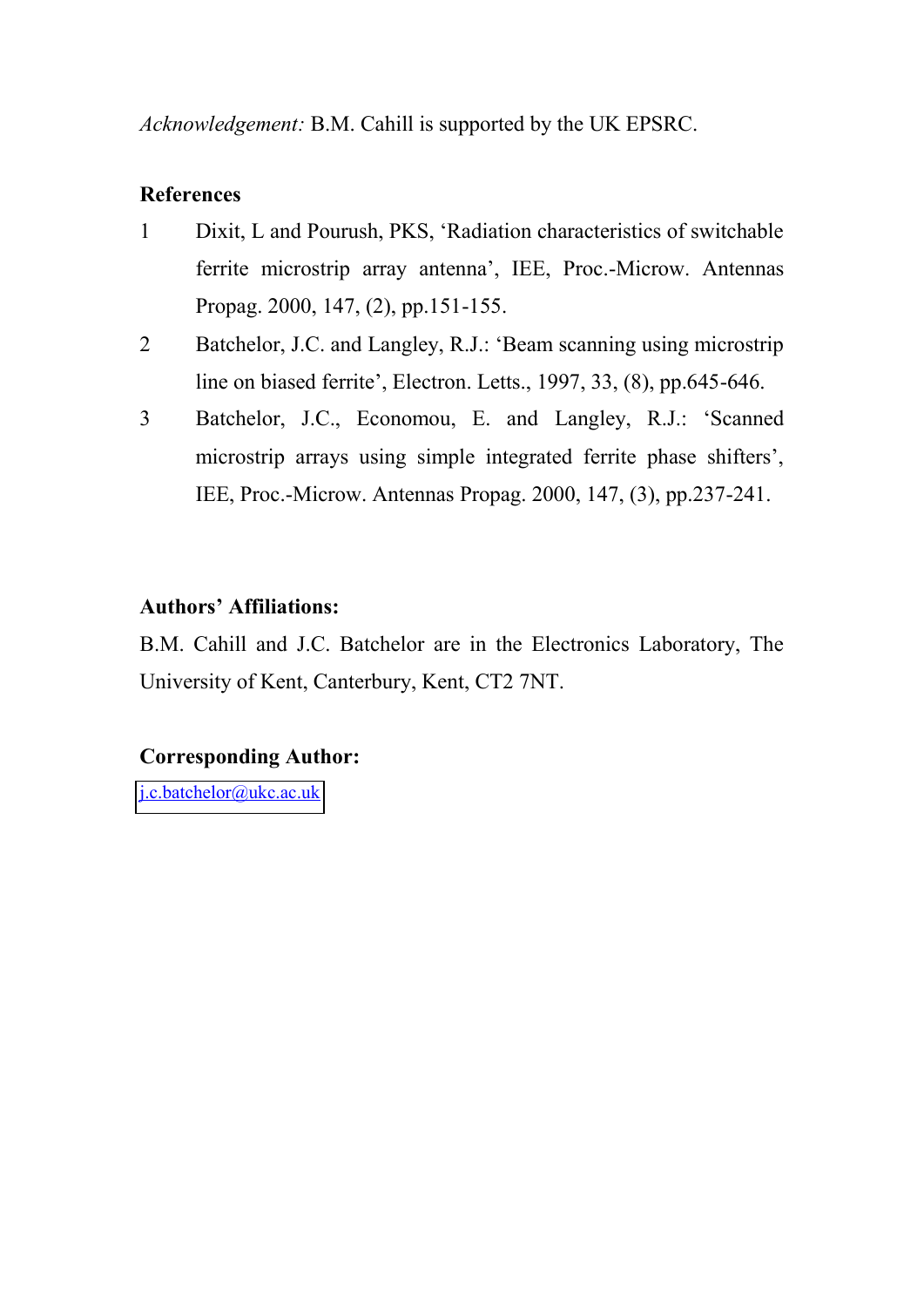| Coil1         | Coil <sub>2</sub> | Coil1: $\Delta H_1$ | Coil2: $\Delta H_2$ | Beam          |
|---------------|-------------------|---------------------|---------------------|---------------|
| Current $(A)$ | Current $(A)$     | (Oe)                | (Oe)                | Angle         |
| $+2$          | $+2$              | $-41$               | $+34$               | $+15^{\circ}$ |
|               |                   | $+30$               | -43                 | $-15^{\circ}$ |

Table 1: Coil currents and fields,  $\Delta H$ , for beam steering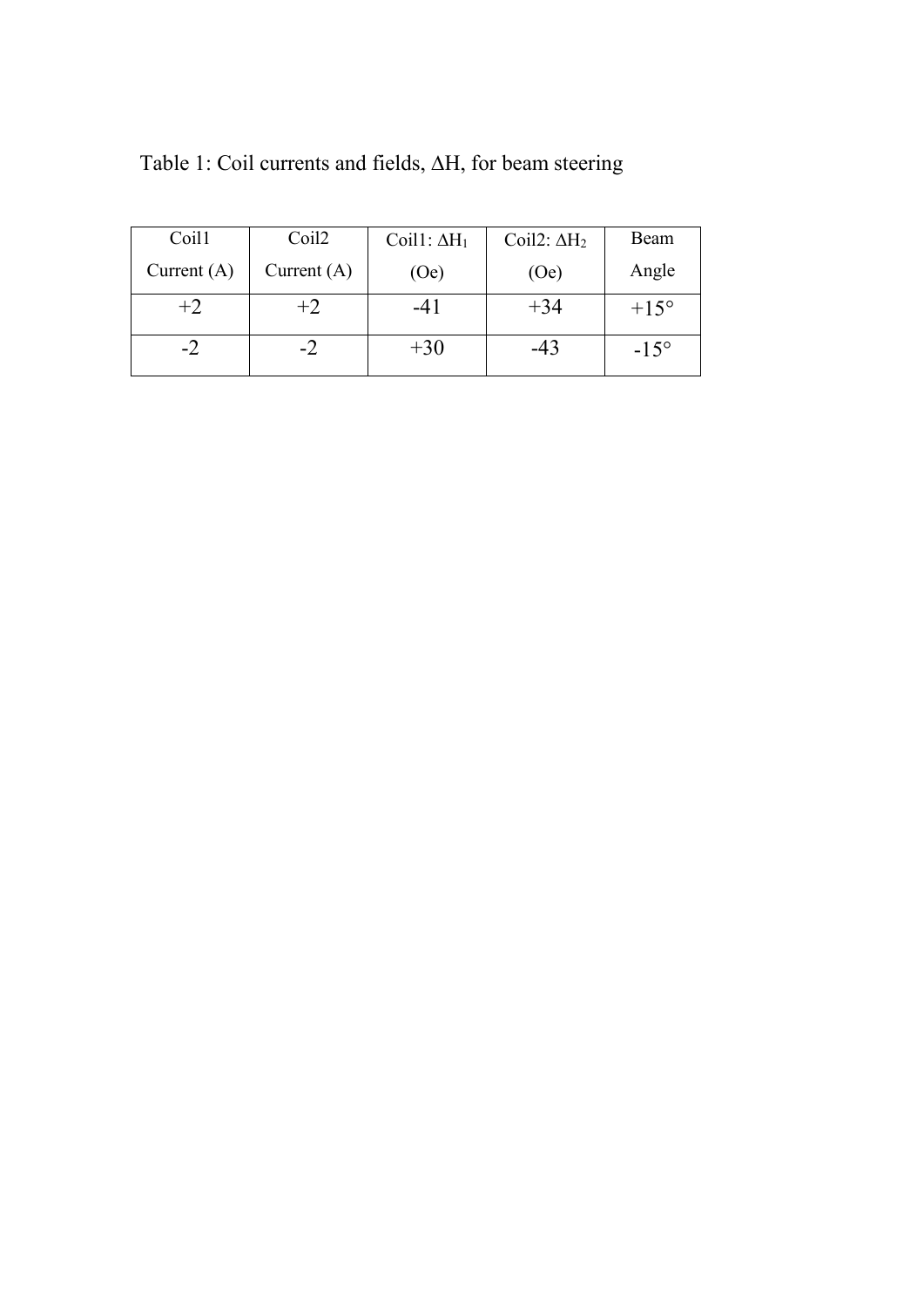Figure Captions:

Figure 1.

Microstrip layout of corporate feed 3 element array

Figure 2. Phase shifter biasing structure.

Figure 3.

Array radiation patterns.

| Static reference bias, 2.67KOe                                                              |
|---------------------------------------------------------------------------------------------|
| $\rightarrow \cdot \cdot \cdot$ Positive squint, $\Delta H_1 = -410e$ , $\Delta H_2 = 340e$ |
| $- - - -$ Negative squint, $\Delta H_1 = 300$ e, $\Delta H_2 = -430$ e                      |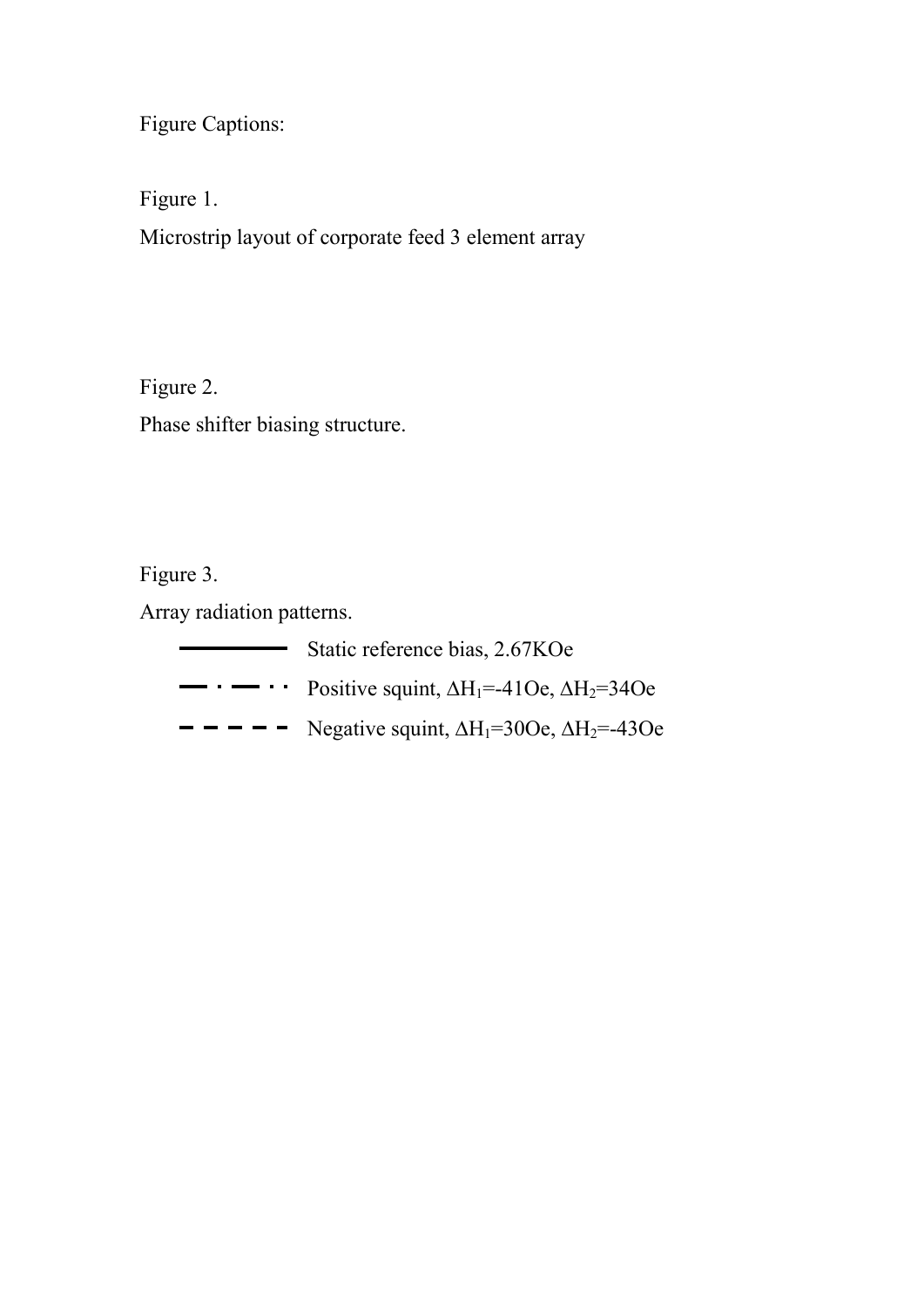Figure 1

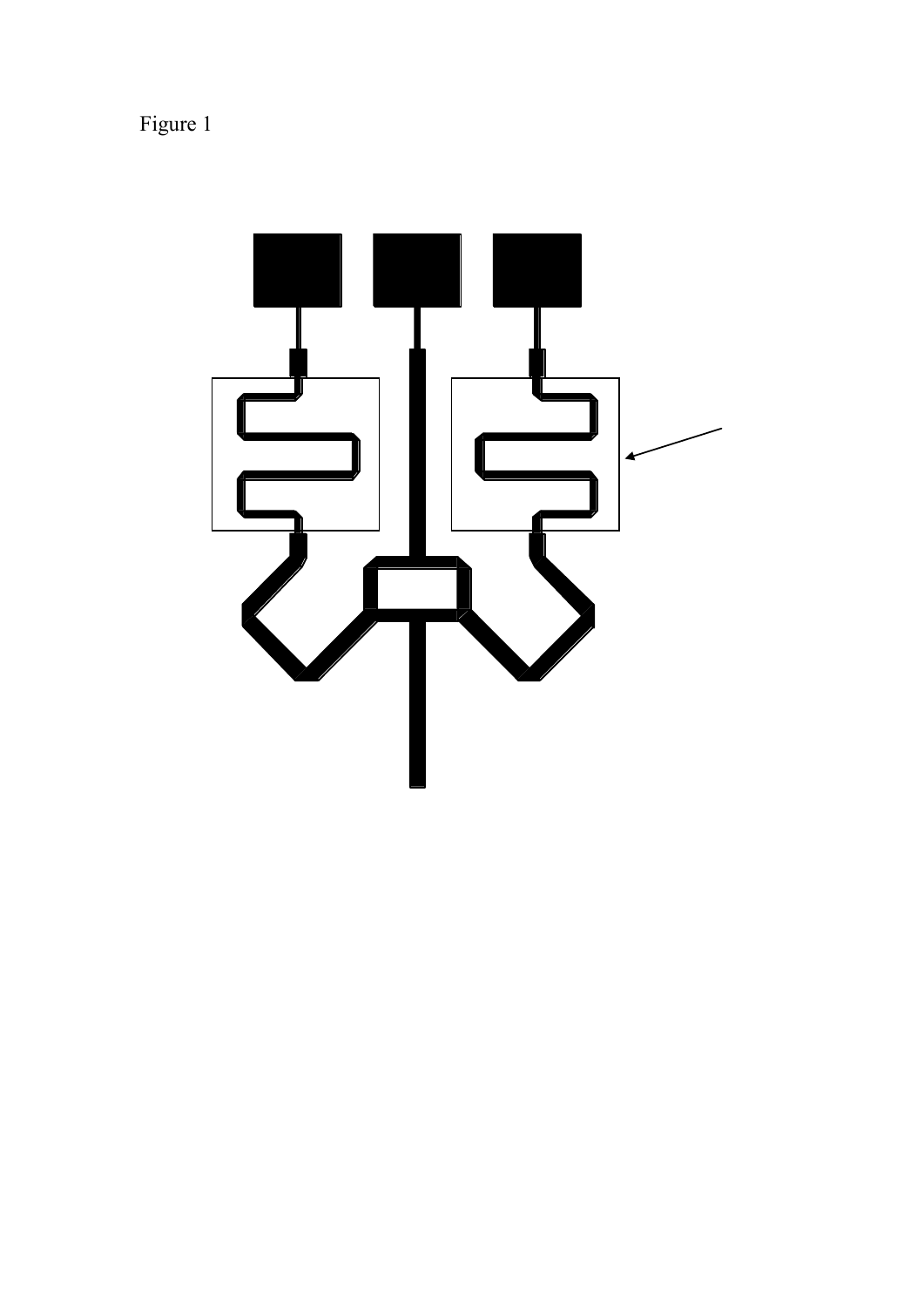Figure 2

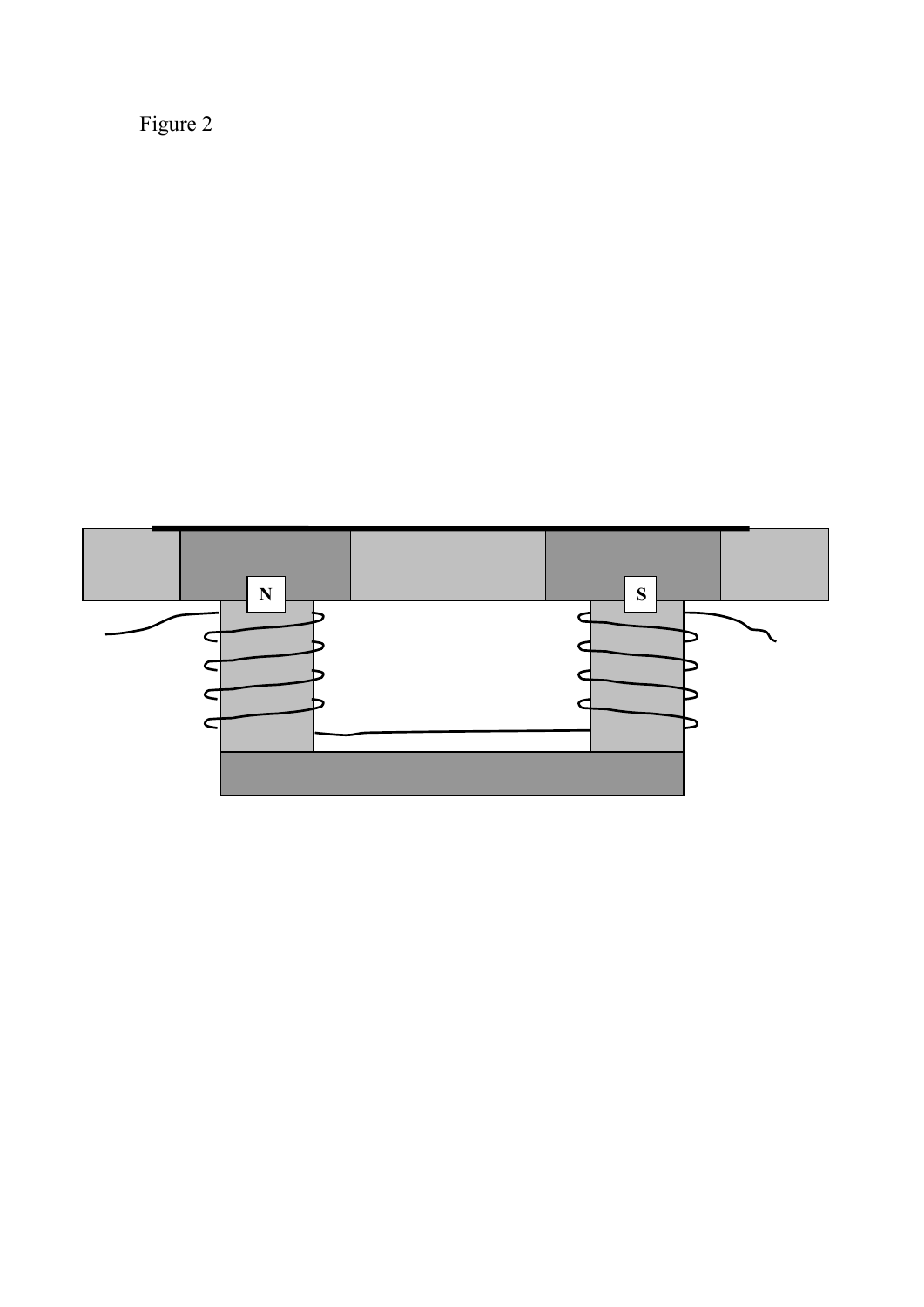Figure 3